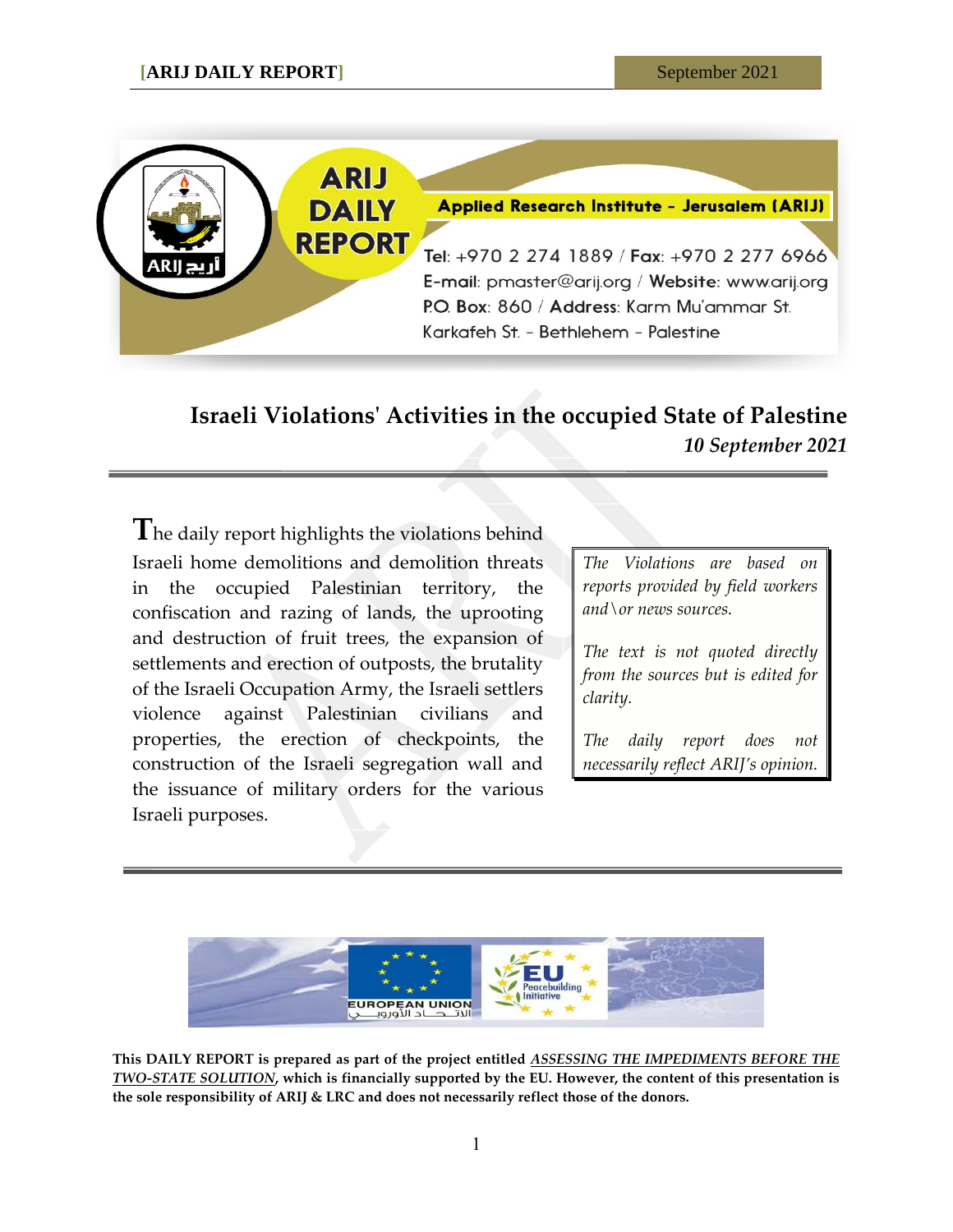## **Violations of the Israeli occupation Army**

- In Nablus, in northern West Bank, the Israeli occupation Army (IOA) injured 174 Palestinians, , Including many who were shot with the rubbercoated steel bullets, in addition to those who suffered fractures and bruises after the army attacked processions in several parts of the governorate. The injuries took place when the IOA attacked protesters in Beita, Osarin, and Huwwara, south of Nablus, in addition to Beit Dajan, east of the city. Four Palestinians were shot with rubber-coated steel bullets, four suffered burns due to gas bombs and concussion grenades, in addition to thirty suffered the effects of tear gas inhalation near Huwwara military roadblock, close to Huwwara village. Eighteen Palestinians, including one journalist, were shot with rubber-coated steel bullets, 97 suffered the effects of tear gas inhalation, and 18 suffered burns and bruises, during protests in **[Sbeih Mountain](https://imemc.org/?s=Sbeih+Mountain)** in [Beita town.](https://imemc.org/?s=Beita) Two other Palestinians were shot with rubber-coated steel bullets in **[Osarin](https://imemc.org/?s=Osarin)** village, and one in **Beit Dajan**. It is worth mentioning that the IOA fired gas bombs at two ambulances belonging to the Palestinian Red Crescent Society (PRCS) and the Palestinian Medical Relief Society (PMRS), causing damage. (IMEMC 10 September 2021)
- The Israeli occupation Army (IOA) injured four Palestinians and caused dozens to suffer the effects of tear gas inhalation, in Kufur Qaddoum east of the northern West Bank city of Qalqilia, during the weekly processions. Dozens of Palestinians marched towards the town's blockaded main road before the IOA started firing at them. The IOA shot three young men with rubber-coated steel bullets, and caused many others to suffer the effects of tear gas inhalation.
- The Israeli occupation Army (IOA) attacked Palestinian protesters at the northern road of Azzoun town east of the northern West Bank city of Qalqilia, and fired many rubber-coated steel bullets and gas bombs at them, wounding a young man with a rubber-coated steel bullet. The Israeli army also installed many roadblocks on all roads leading to Qalqilia city and surrounding villages and towns, leading to protests. (IMEMC 10 September 2021)